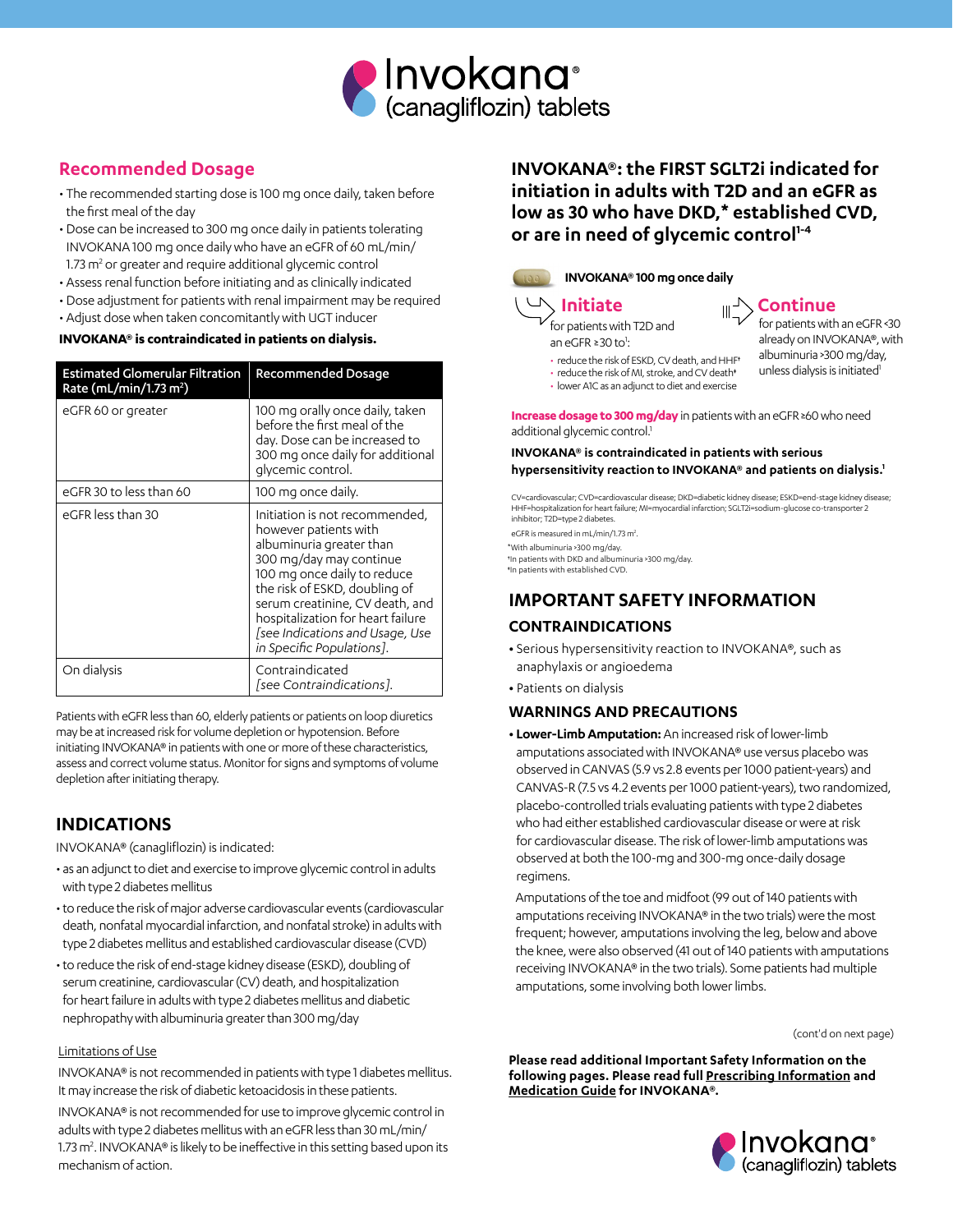

# **IMPORTANT SAFETY INFORMATION (Cont'd)**

### **WARNINGS AND PRECAUTIONS (Cont'd)**

### **• Lower-Limb Amputation: (Cont'd)**

Lower-limb infections, gangrene, and diabetic foot ulcers were the most common precipitating medical events leading to the need for an amputation. The risk of amputation was highest in patients with a baseline history of prior amputation, peripheral vascular disease, and neuropathy.

Before initiating INVOKANA®, consider factors in the patient history that may predispose to the need for amputations, such as a history of prior amputation, peripheral vascular disease, neuropathy, and diabetic foot ulcers. Counsel patients about the importance of routine preventative foot care. Monitor patients for signs and symptoms of infection (including osteomyelitis), new pain or tenderness, sores, or ulcers involving the lower limbs, and discontinue if these complications occur.

- **• Volume Depletion:** INVOKANA® can cause intravascular volume contraction, which may sometimes manifest as symptomatic hypotension or acute transient changes in creatinine. There have been postmarketing reports of acute kidney injury which are likely related to volume depletion, some requiring hospitalizations and dialysis, in patients with type 2 diabetes mellitus receiving SGLT2 inhibitors, including INVOKANA®. Patients with impaired renal function (eGFR less than 60 mL/min/1.73 m<sup>2</sup>), elderly patients, or patients on loop diuretics may be at increased risk for volume depletion or hypotension. Before initiating INVOKANA® in patients with one or more of these characteristics, assess and correct volume status. Monitor for signs and symptoms of volume depletion after initiating therapy.
- **• Ketoacidosis:** Ketoacidosis, a serious life-threatening condition requiring urgent hospitalization, has been identified in patients with type 1 and 2 diabetes mellitus receiving SGLT2 inhibitors, including INVOKANA®. In placebo-controlled trials of patients with type 1 diabetes, the risk of ketoacidosis was increased in patients who received SGLT2 inhibitors compared to patients who received placebo. The risk of ketoacidosis may be greater with higher doses. Fatal cases of ketoacidosis have been reported in patients taking INVOKANA®. Before initiating INVOKANA®, consider factors in patient history that may predispose to ketoacidosis. For patients who undergo scheduled surgery, consider temporarily discontinuing INVOKANA® for at least 3 days prior to surgery. Monitor for ketoacidosis and temporarily discontinue in other clinical situations known to predispose to ketoacidosis. Ensure risk factors for ketoacidosis are resolved prior to restarting therapy. Educate patients on the signs and symptoms of ketoacidosis and instruct patients to discontinue INVOKANA® and seek medical attention immediately if signs and symptoms occur.
- **• Urosepsis and Pyelonephritis:** Serious urinary tract infections, including urosepsis and pyelonephritis, requiring hospitalization have been reported in patients receiving SGLT2 inhibitors, including INVOKANA®. Treatment with SGLT2 inhibitors increases this risk. Evaluate for signs and symptoms and treat promptly.
- **• Hypoglycemia With Concomitant Use With Insulin and Insulin Secretagogues:** Insulin and insulin secretagogues are known to cause hypoglycemia. INVOKANA® may increase the risk of hypoglycemia when combined with insulin or an insulin secretagogue. Therefore, a lower dose of insulin or insulin secretagogue may be required to minimize the risk of hypoglycemia when used in combination with INVOKANA®.
- **• Necrotizing Fasciitis of the Perineum (Fournier's Gangrene):** Necrotizing fasciitis of the perineum, a rare but serious and life-threatening necrotizing infection requiring urgent surgical intervention, has been identified in postmarketing surveillance in female and male patients with diabetes mellitus receiving SGLT2 inhibitors, including INVOKANA®. Serious outcomes have included hospitalization, multiple surgeries, and death. If suspected, start treatment immediately with broad-spectrum antibiotics and, if necessary, surgical debridement. Discontinue INVOKANA®.
- **• Genital Mycotic Infections:** INVOKANA® increases risk of genital mycotic infections, especially in uncircumcised males or patients with prior infections. Monitor and treat appropriately.
- **• Hypersensitivity Reactions:** Hypersensitivity reactions, including angioedema and anaphylaxis, were reported with INVOKANA®; these reactions generally occurred within hours to days after initiation. If reactions occur, discontinue INVOKANA®, treat, and monitor until signs and symptoms resolve.
- **• Bone Fracture:** Increased risk of bone fracture, occurring as early as 12 weeks after treatment initiation, was observed in patients using INVOKANA®. Prior to initiation, consider factors that contribute to fracture risk.

### **DRUG INTERACTIONS**

**• UGT Enzyme Inducers:** Co-administration with rifampin lowered INVOKANA® exposure, which may reduce the efficacy of INVOKANA®. For patients with eGFR ≥60 mL/min/1.73 m<sup>2</sup>, if an inducer of UGTs (eg, rifampin, phenytoin, phenobarbital, ritonavir) is co-administered with INVOKANA®, increase the dose to 200 mg (taken as two 100 mg tablets) once daily in patients currently tolerating INVOKANA® 100 mg. The dose may be increased to 300 mg once daily in patients currently tolerating INVOKANA® 200 mg and who require additional glycemic control.

(cont'd on next page)

**Please read additional Important Safety Information on the following pages. Please read full [Prescribing Information](http://www.janssenlabels.com/package-insert/product-monograph/prescribing-information/INVOKANA-pi.pdf) and [Medication Guide](http://www.janssenlabels.com/package-insert/product-patient-information/INVOKANA-medication-guide.pdf) for INVOKANA®.**